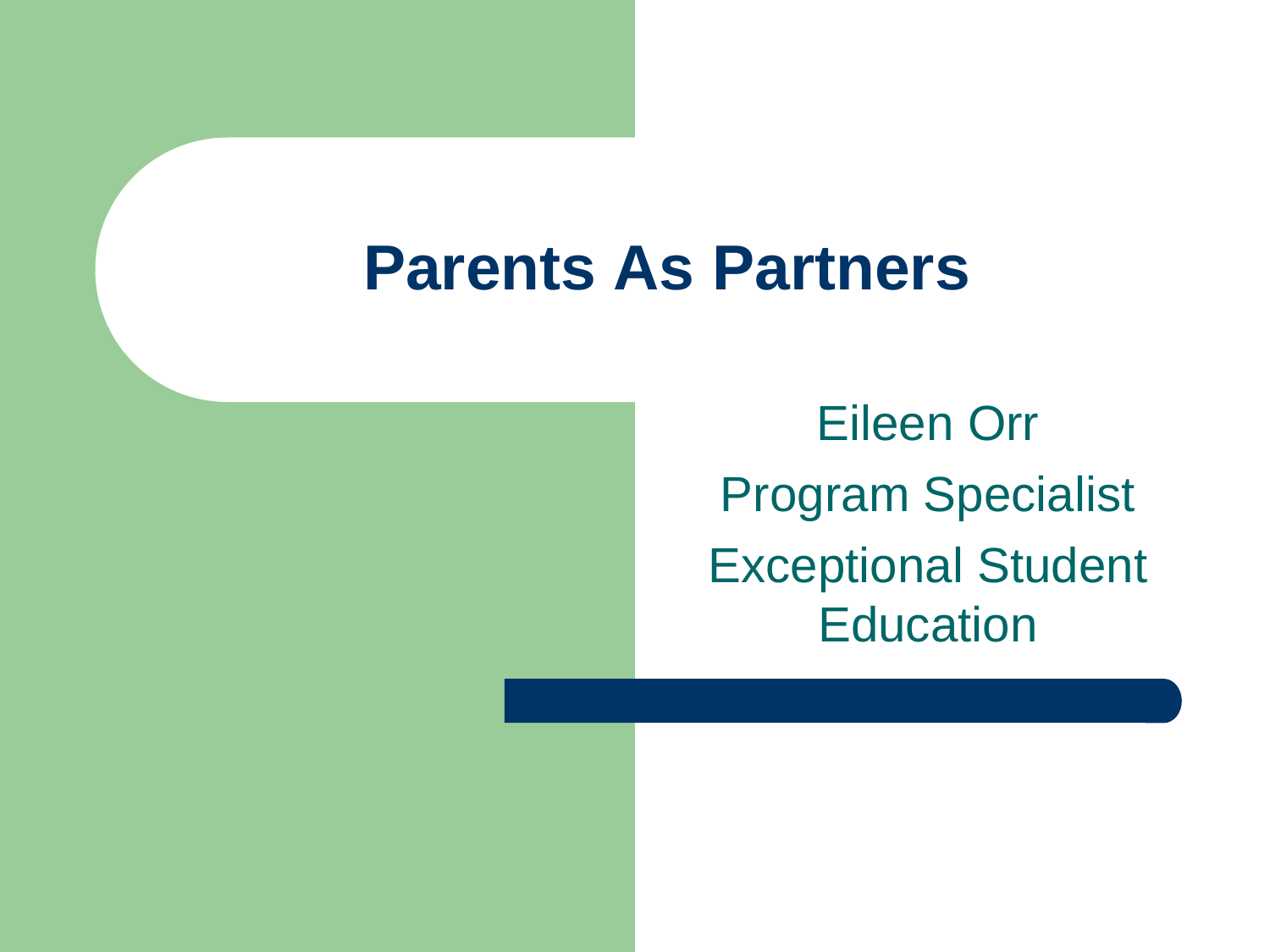

- Obtain library cards for your children and let them choose a book to check out.
- Read aloud to your children-be a literate role model / Have your child read aloud to you
- Ask opened ended questions about the reading material
- Listen to children with two ears
- Set time aside to talk with your child about their school life
- Take every opportunity to make experiences at home learning experiences i.e.. cooking activities- measuring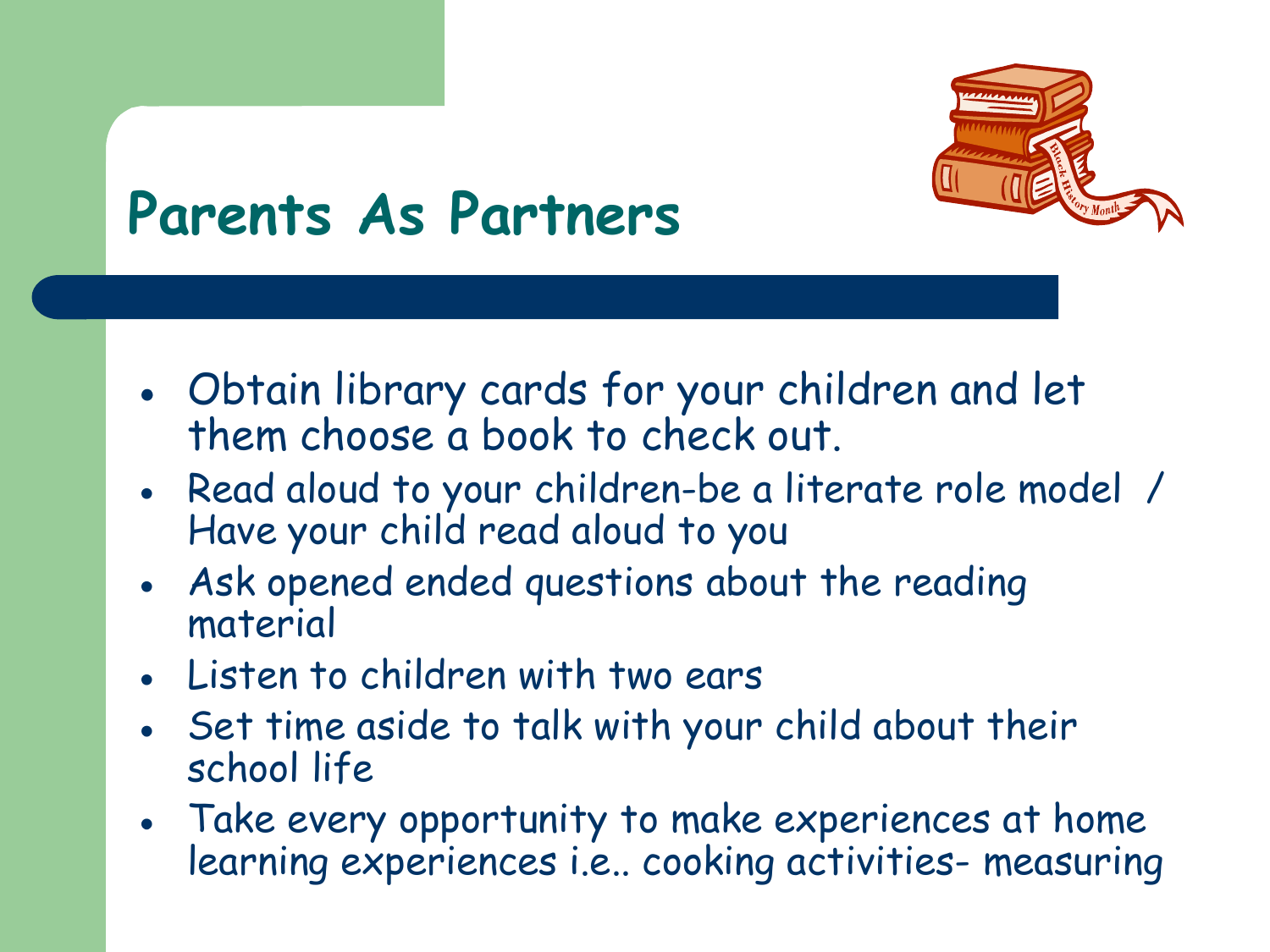

- Singing songs-improves auditory memory
- Rhyming words-improves language skills in young children
- Coloring/pasting/scissor cutting are all prewriting skills
- Have a specific space where your child can do his homework
- Have available resources-dictionary/thesaurus
- Build a reading atmosphere at home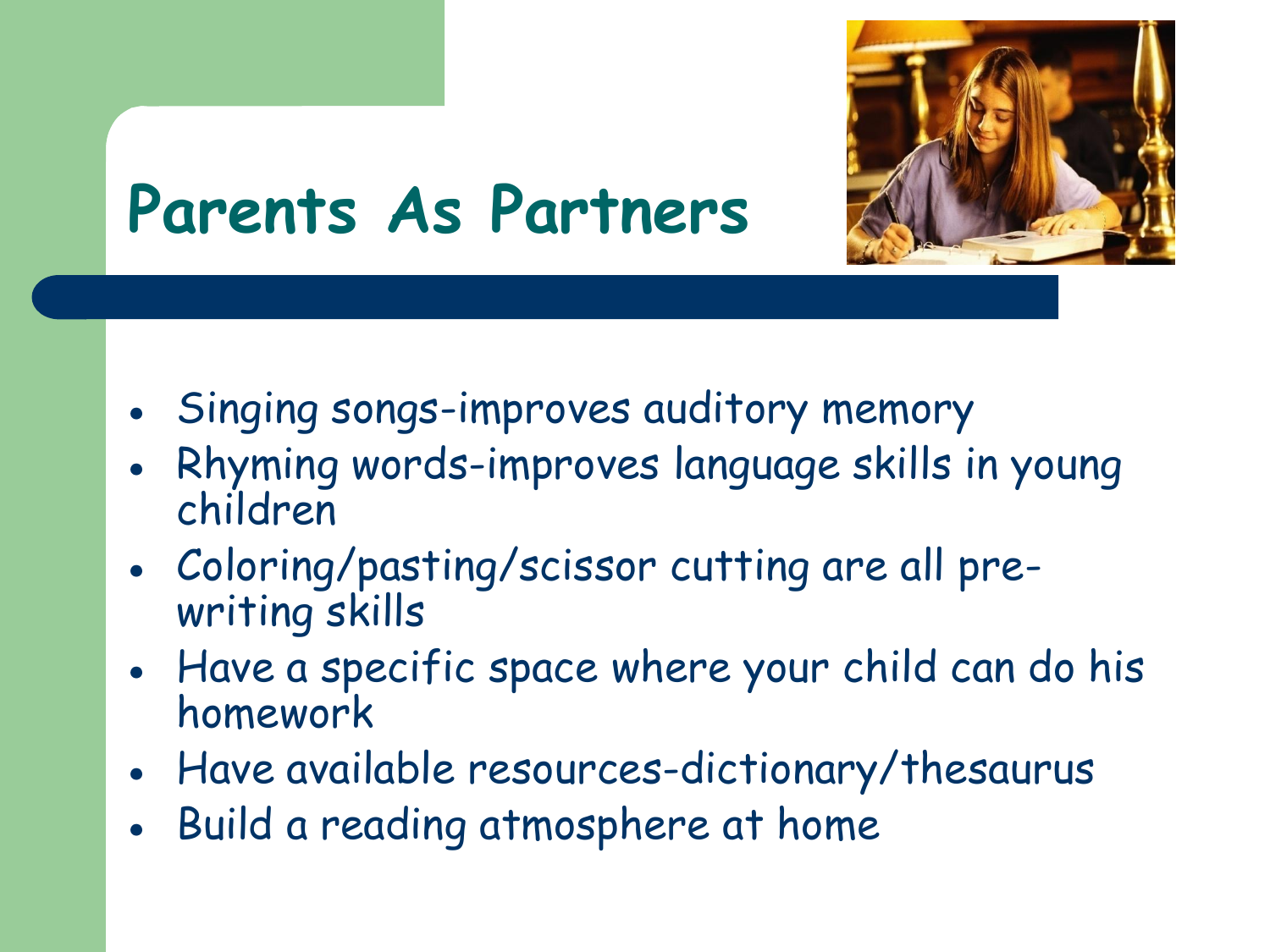#### **Parents As Partners Travel Activities**

- Give older children road maps and highlighter pens. Have the child mark your route.
- Ask the child the direction you are traveling
- Encourage you child to write to the Chamber of Commerce for brochures about places that you plan on visiting during your trip.

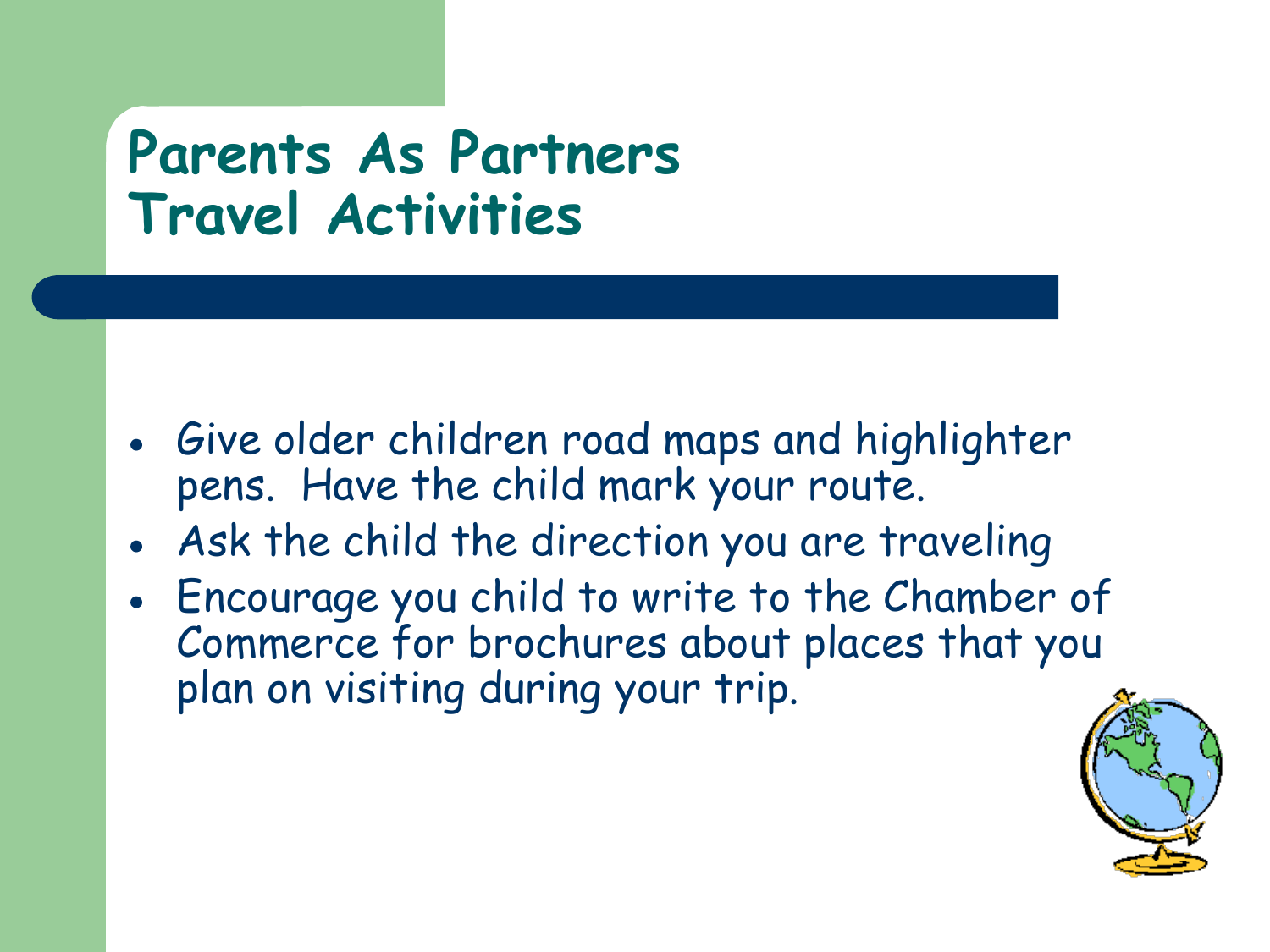## **Travel Activities Continued**

- Bring along reading materials for the road trip.
- Before leaving on your trip visit you local library and check out books on tape and have the whole family listen to the book and have a family discussion. (while eating special treats!)

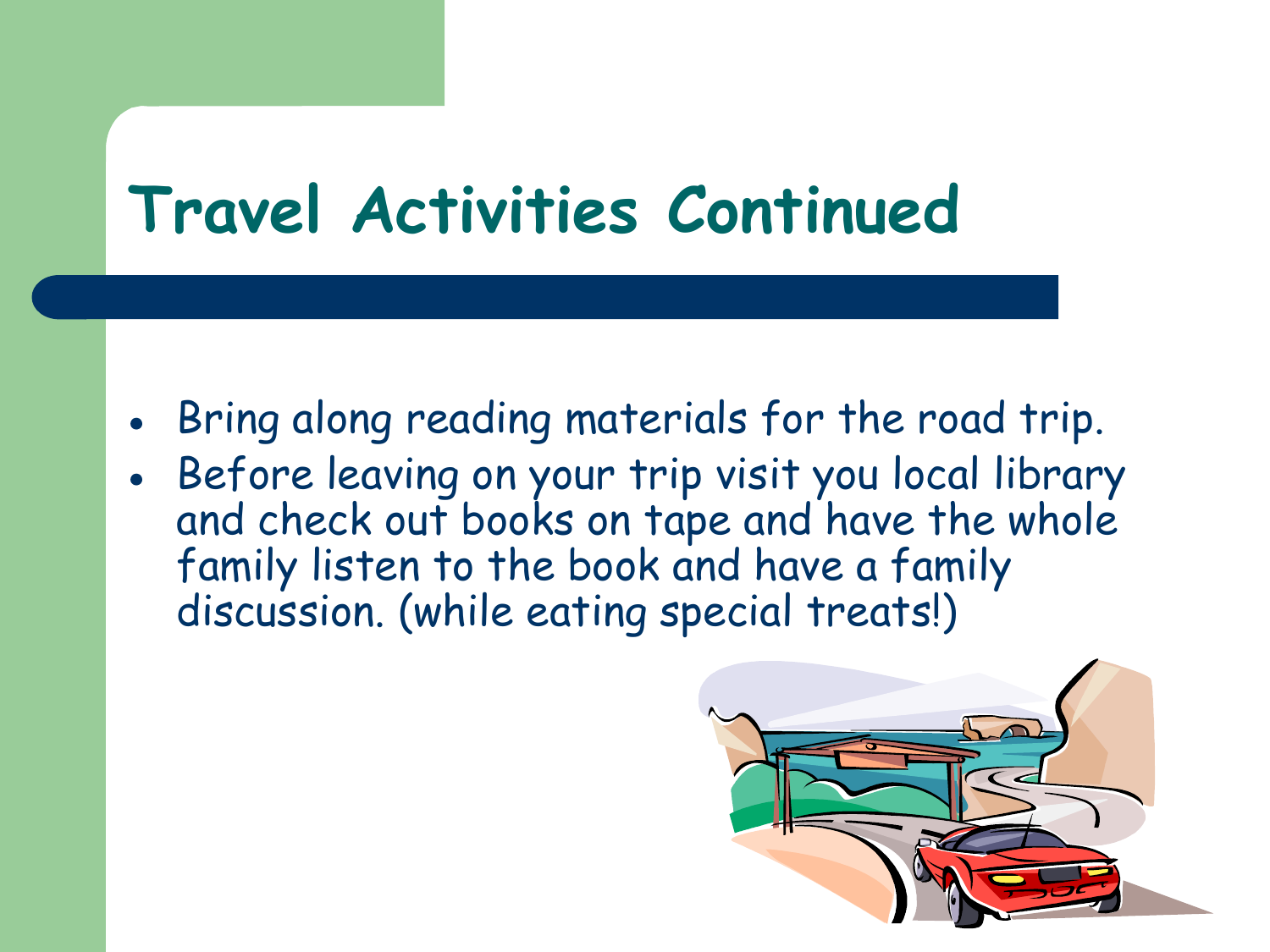

## **Television**

- Limit TV watching to free up time for reading.
- Allow your child to select a program to watch and have him/her write a persuasive paragraph as to why they should be allowed to view the program.
- Buy gift cards from your favorite local bookstore. (\$5.00)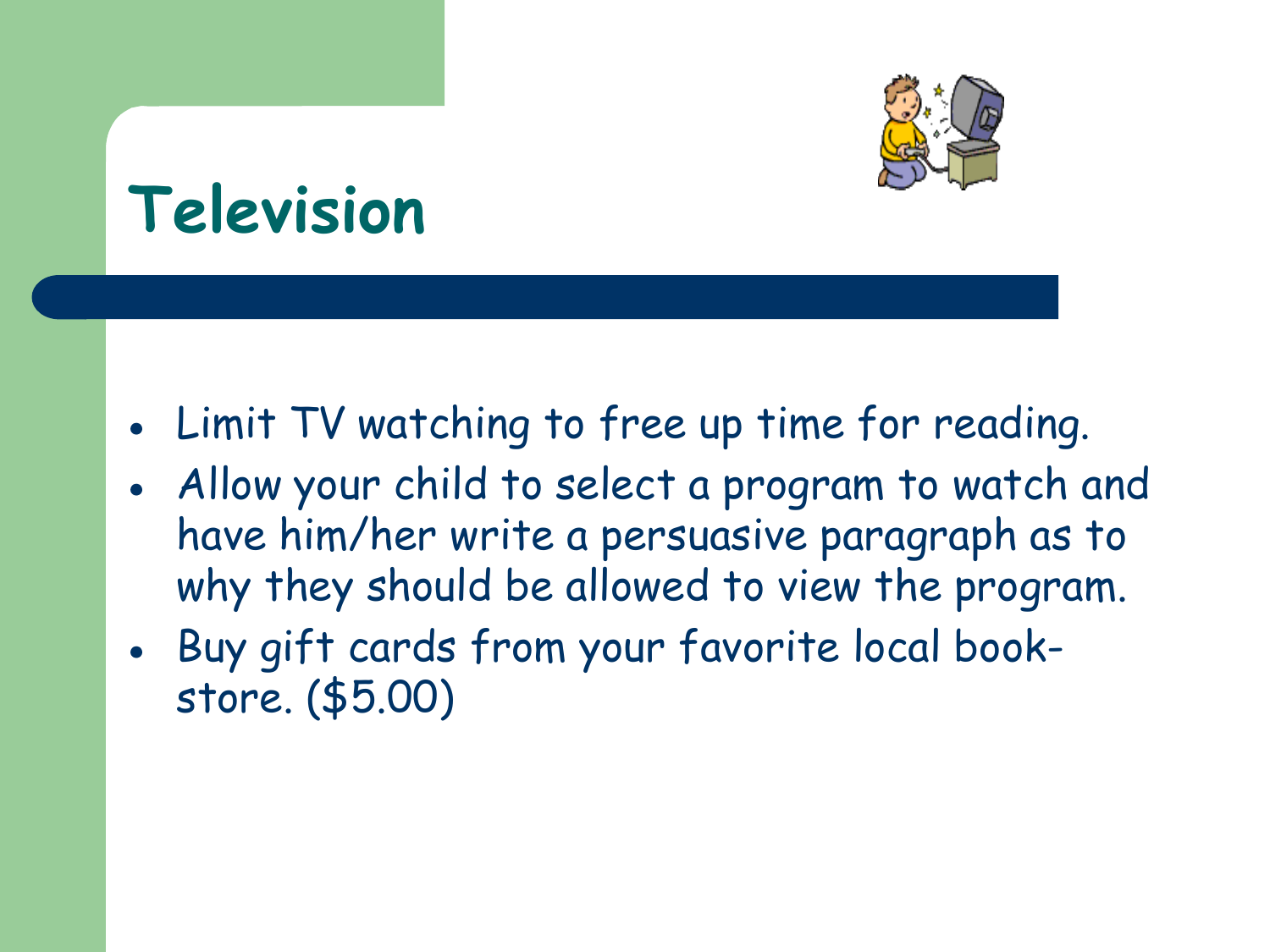

- Ask you child's teacher to share the titles of favorite books for children their age.
- Look for "garage sales"-books frequently sell for .25
- Get a schedule from your local library for their "Summertime Program" (storytelling time, youth book club, puppet shows, etc.)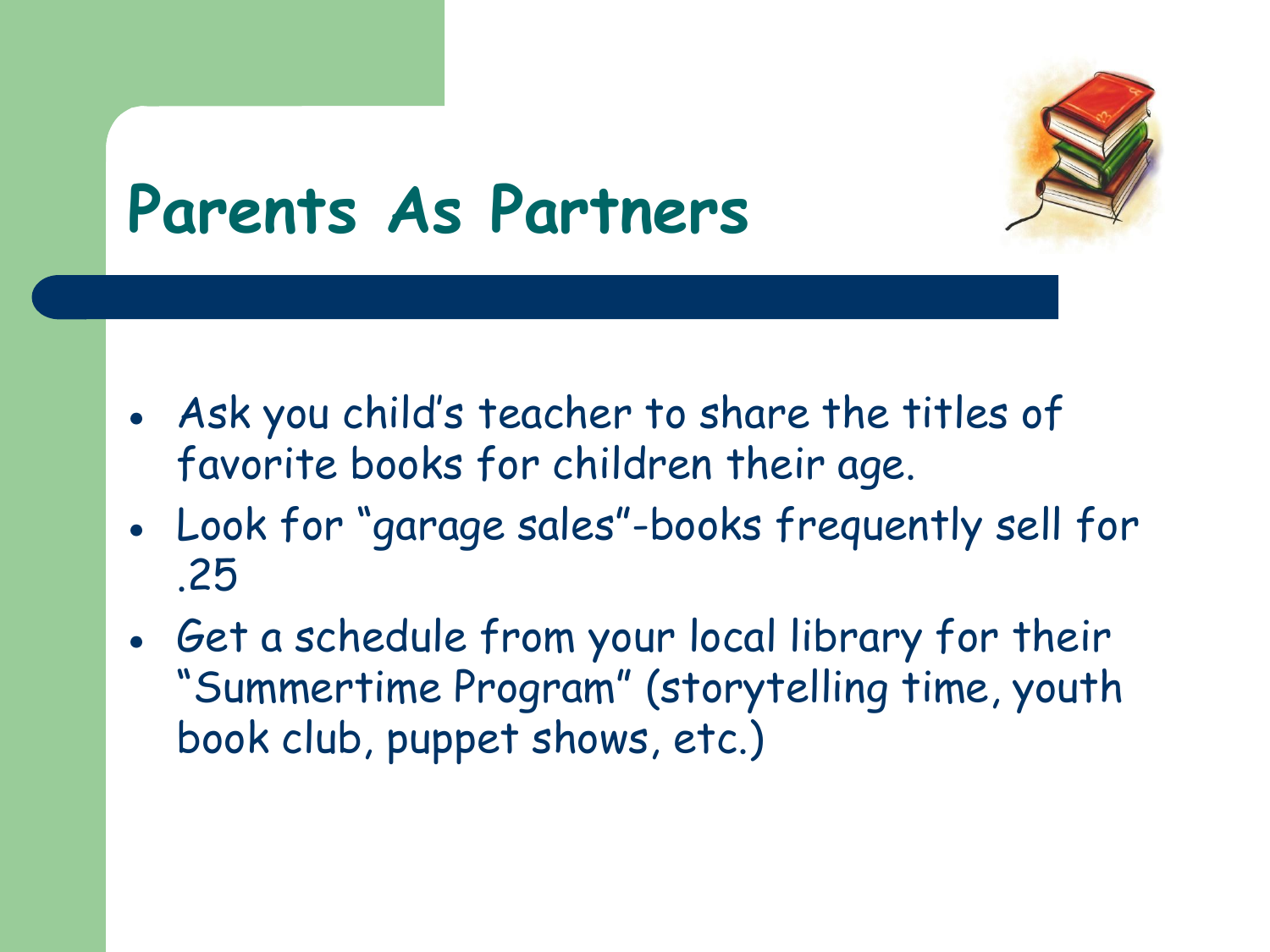

- Teach shapes by cutting sandwiches into different shapes
- Surround your child with Reading Materials
- Read scary stories with the lights out using a flashlight (some kids)
- Help your child make their own storybookillustrations and all !!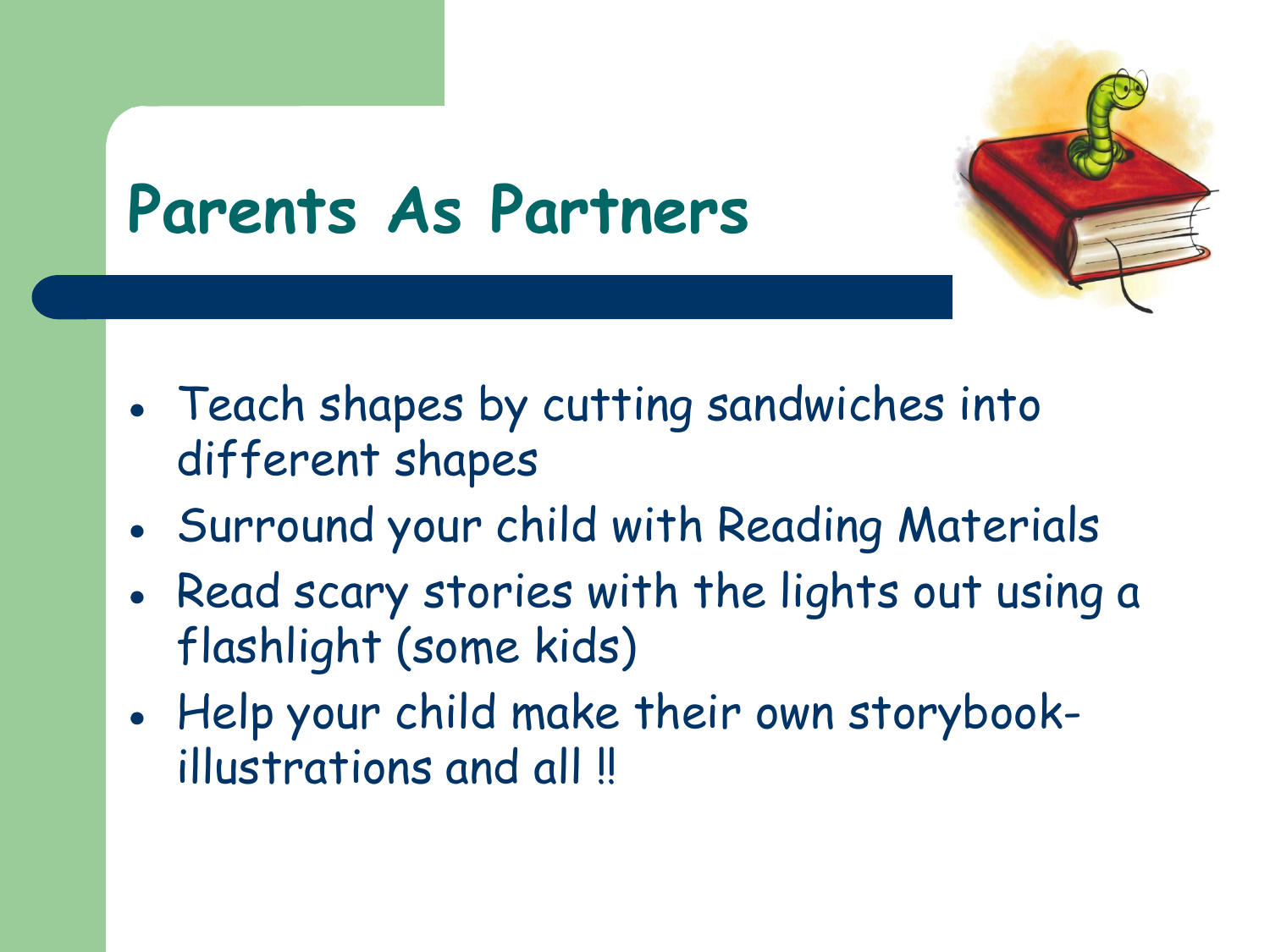Explore measurement in the kitchen, in fashion and design, in construction, in home decoration, with tools, with temperature, in travel, with time, in scale models, and for science and social studies.

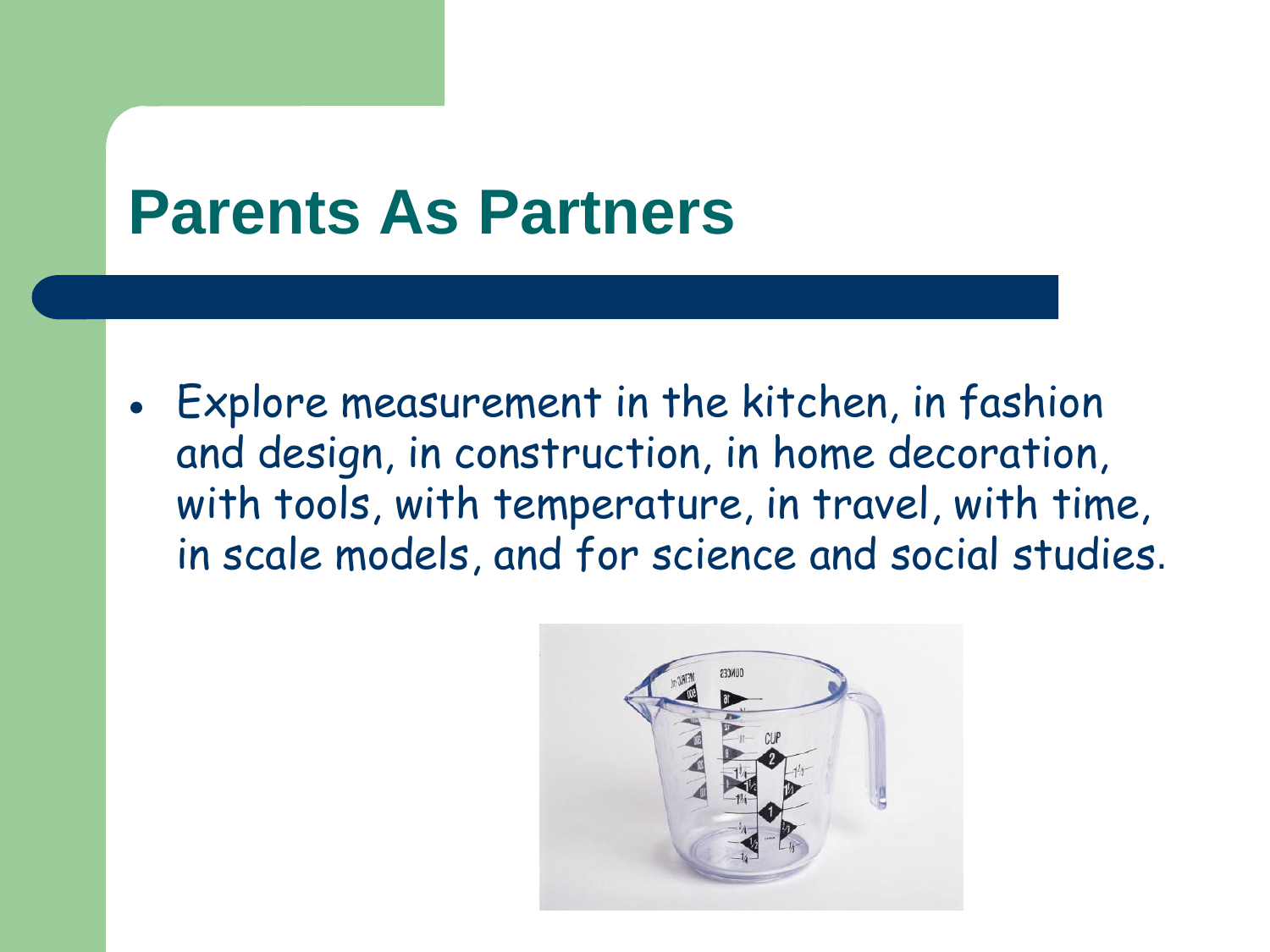After reading a story or chapter with your child, or even after watching a TV show or movie, have him or her tell you what the story was about. You can have him or her draw a picture of his or her favorite part of the story and then write a few sentences that express the main idea.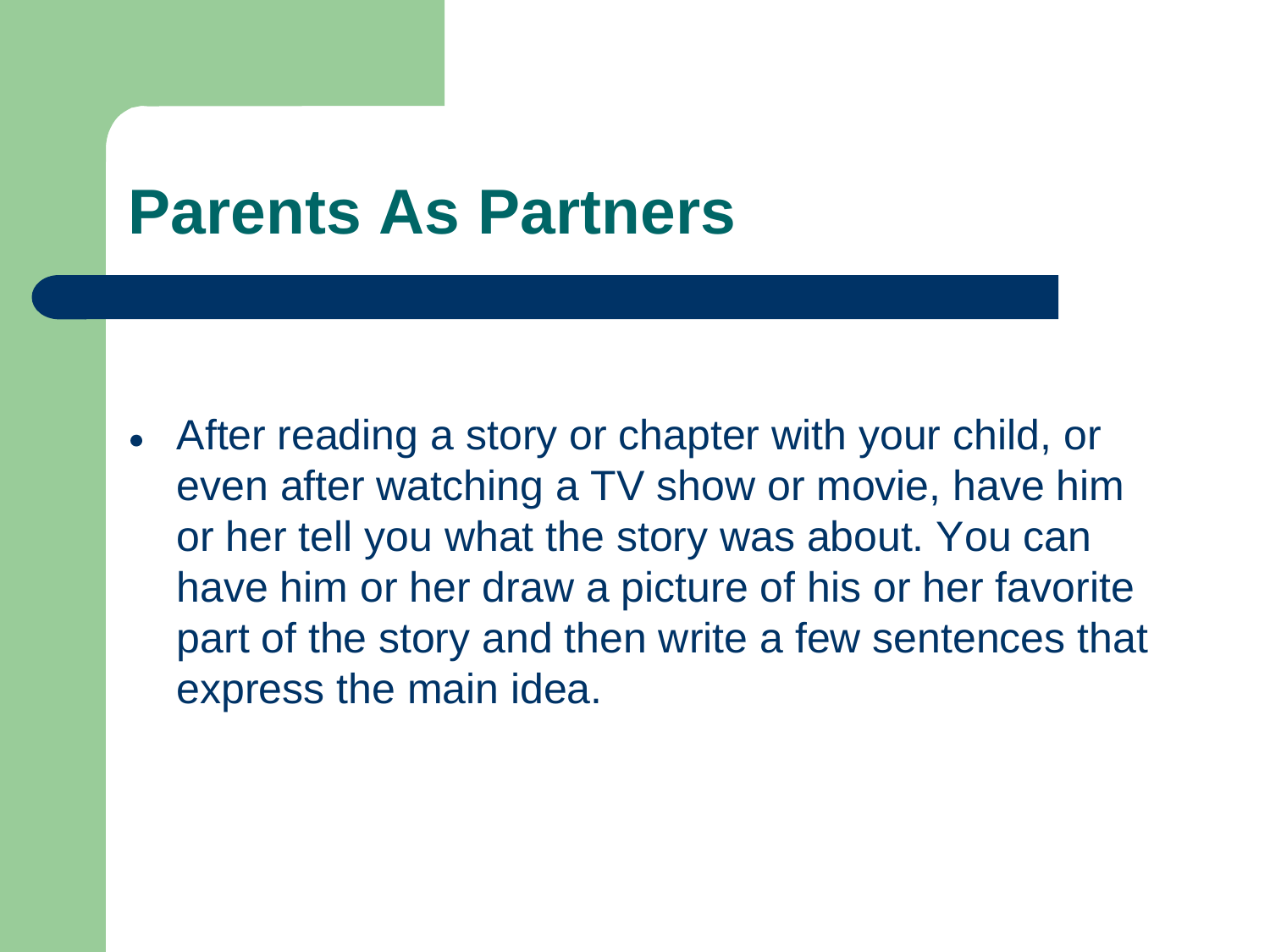Have the child read aloud to you for twenty minutes.  $\bullet$ Upon finishing, have him or her describe to you, in his or her own words, what's just been read.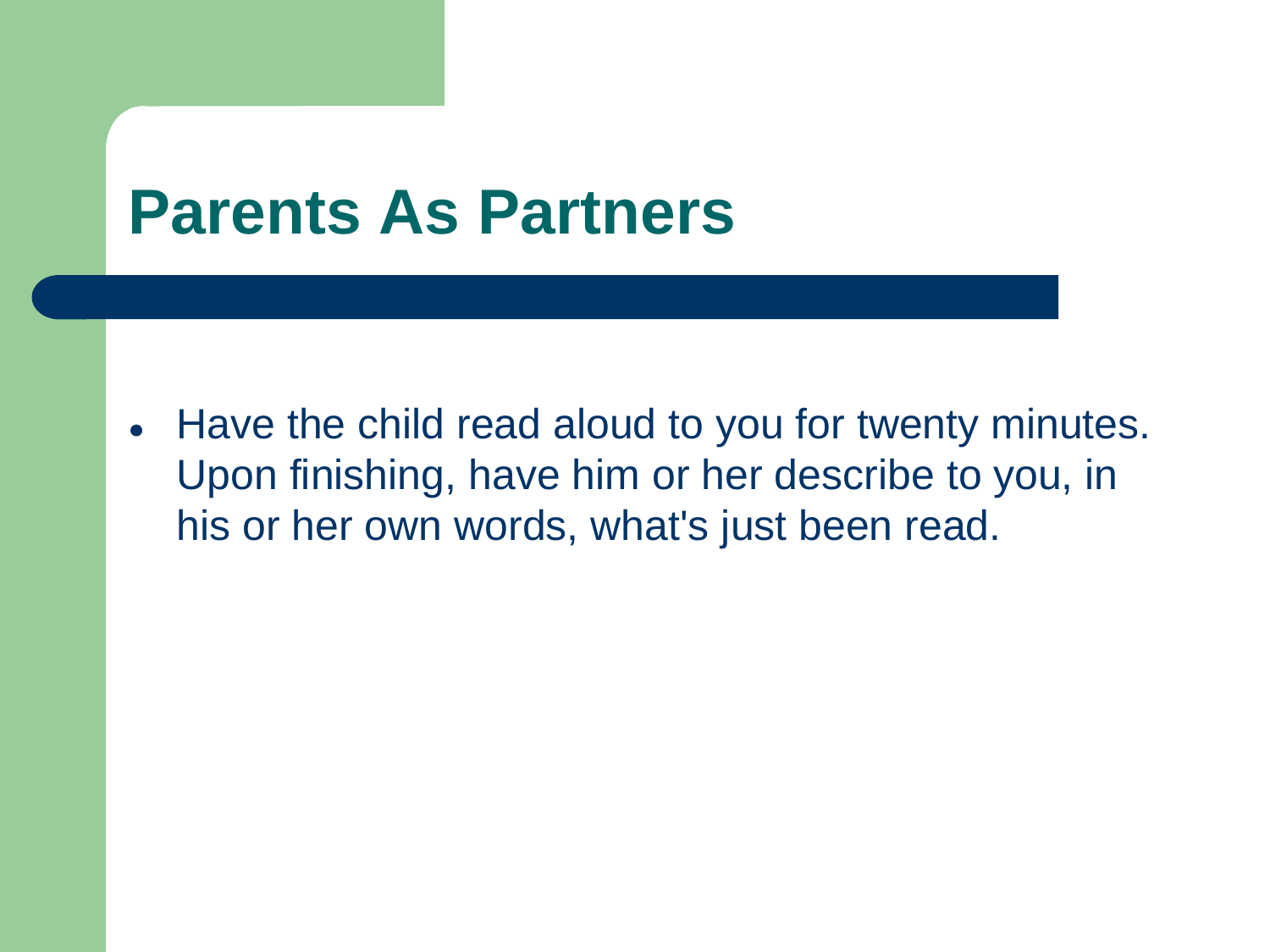• Each day after school or in the evenings, have your child tell you one or two stories about the day. Then, ask the child to make a newspaper headline to describe the event or events. These headlines are the main idea

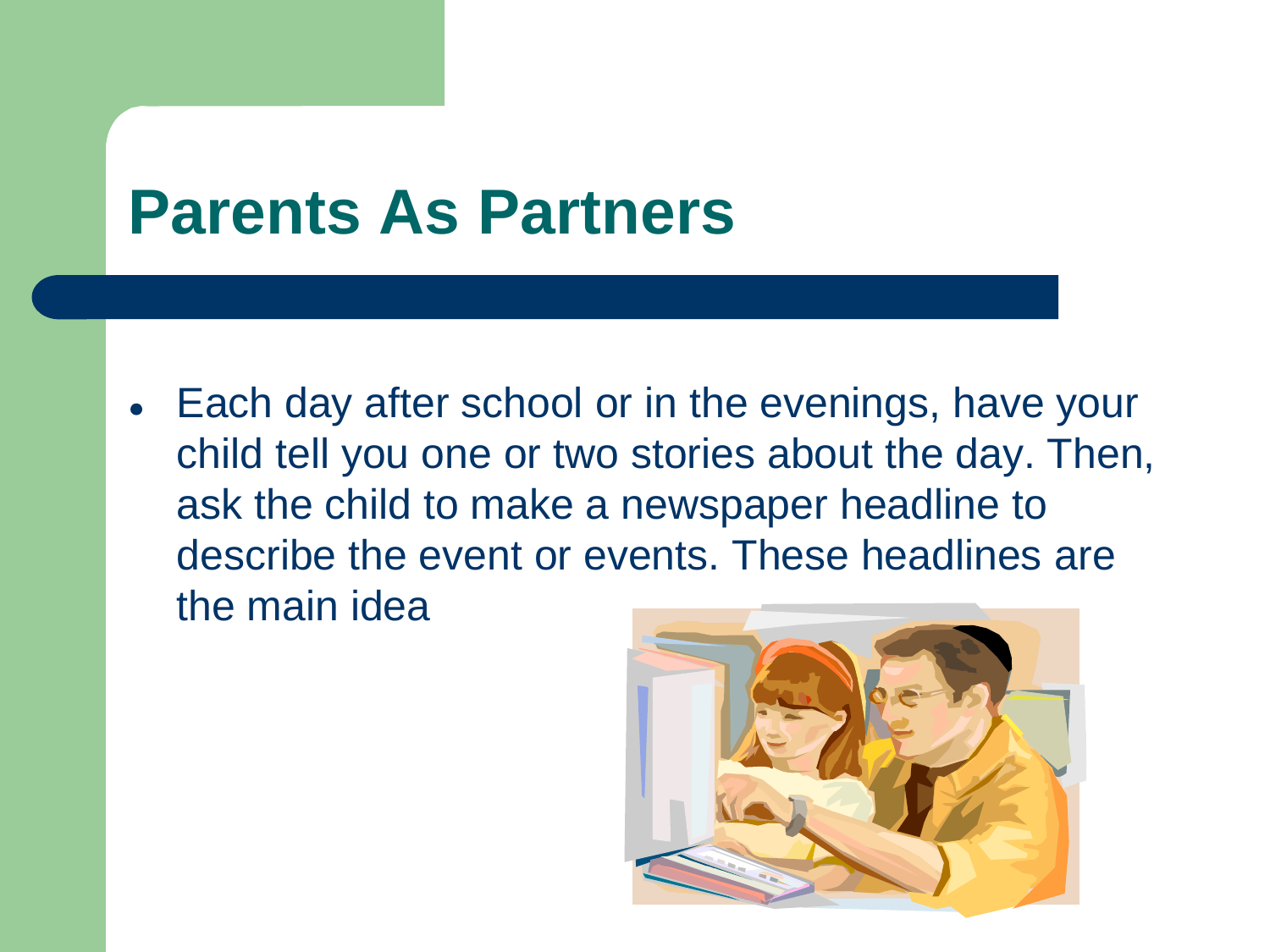

- Have your child tell you a story about his or her day. Prompt him or her to give you details to help you get a clear idea about the story. Talk about why those details are important.
- After reading a longer story or seeing a movie, have your child write down all the events that happened, each one on a slip of paper or on an index card. Put them into a hat or bowl and mix them up. Then, help your child put the events into a timeline, based on when they happened.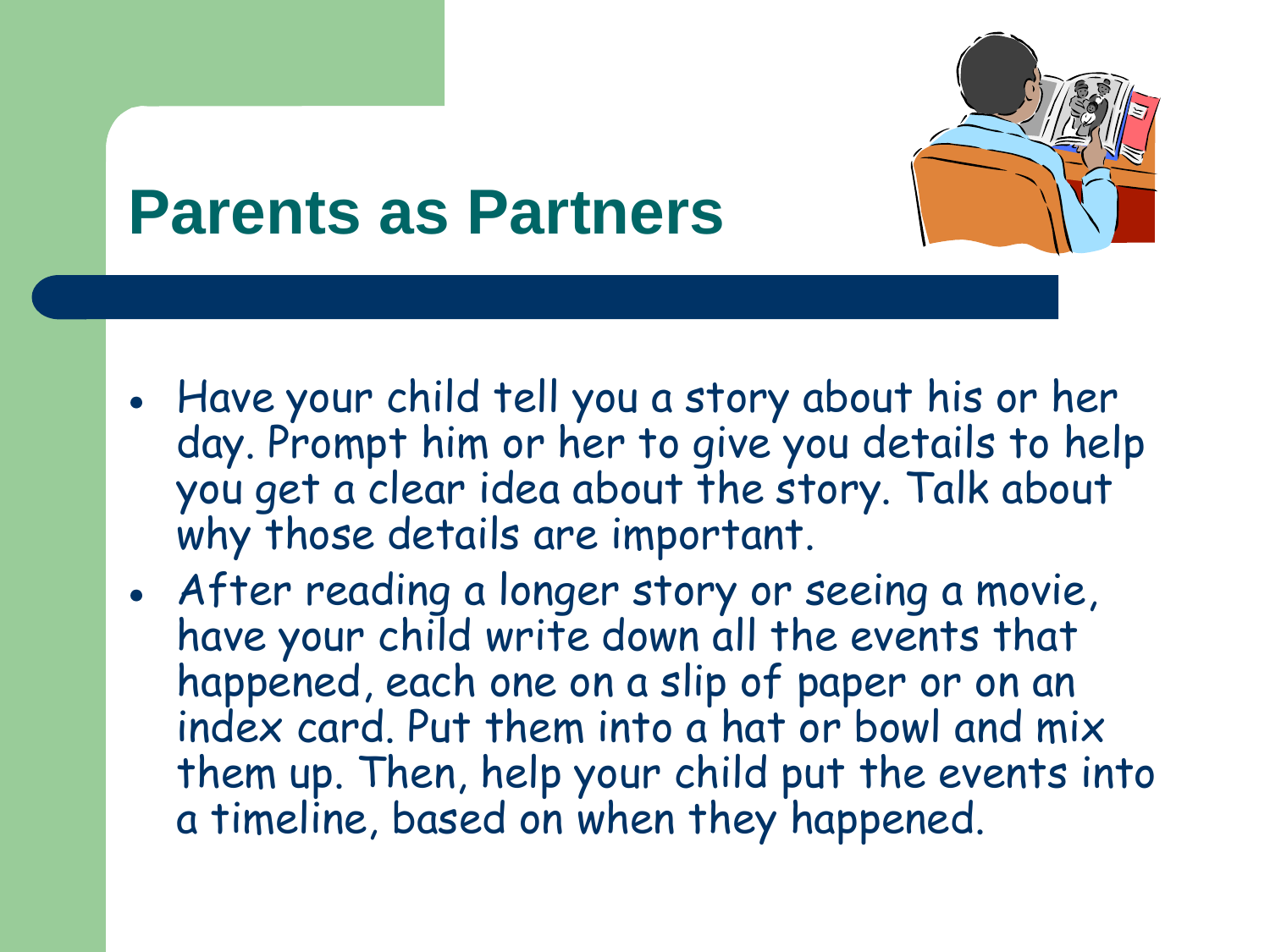#### **Parent-Teacher Conference Tips**

**US Department of Education**

Take advantage of parent-teacher conferences during the school year. Think of some questions and concerns you may have and write them down before your meeting. Keep track of your child's schoolwork to help with your questions. You are in a position to share important information as well as ask questions. Remember, you can and should talk to your child's teacher throughout the year.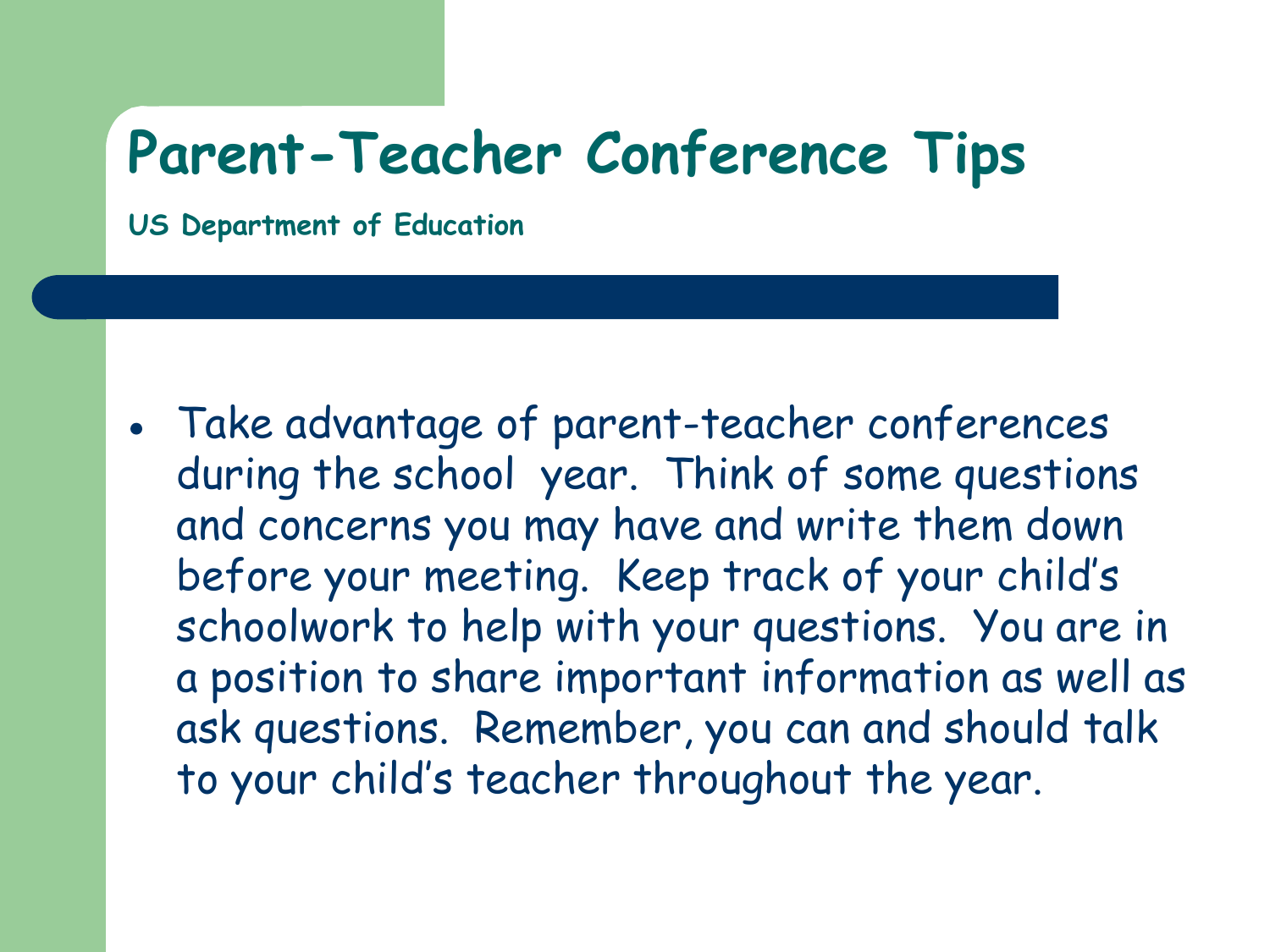#### **Parent-Teacher Conference Tips US Department of Education**

Questions to ask for students in **all grades**:

- Is my child performing at grade level?
- What are my child's strengths and weaknesses in reading, math, and science?
- How much time should my child spend on homework?
- Are my child's assignments completed accurately?
- Does the school have special programs to meet my child's needs?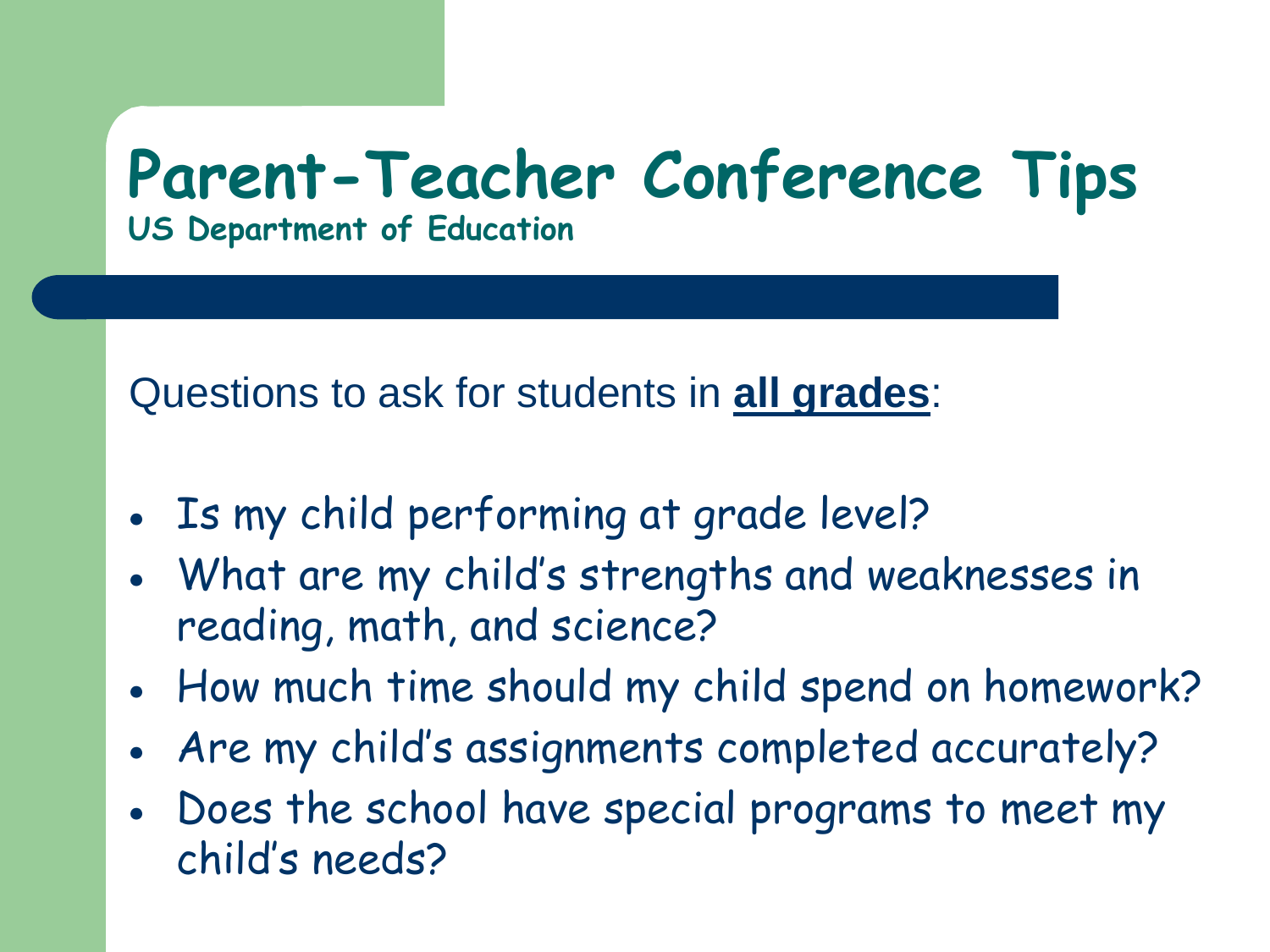#### **Parent-Teacher Conference Tips US Department of Education**

- Does my child have special learning needs? Are there special classes my child should be in?
- Do you keep a folder of my child's work? If yes, could you review it with me?
- Does my child have close friends? How well does my child get along with the other students?
- What is the best way to keep in touch with you?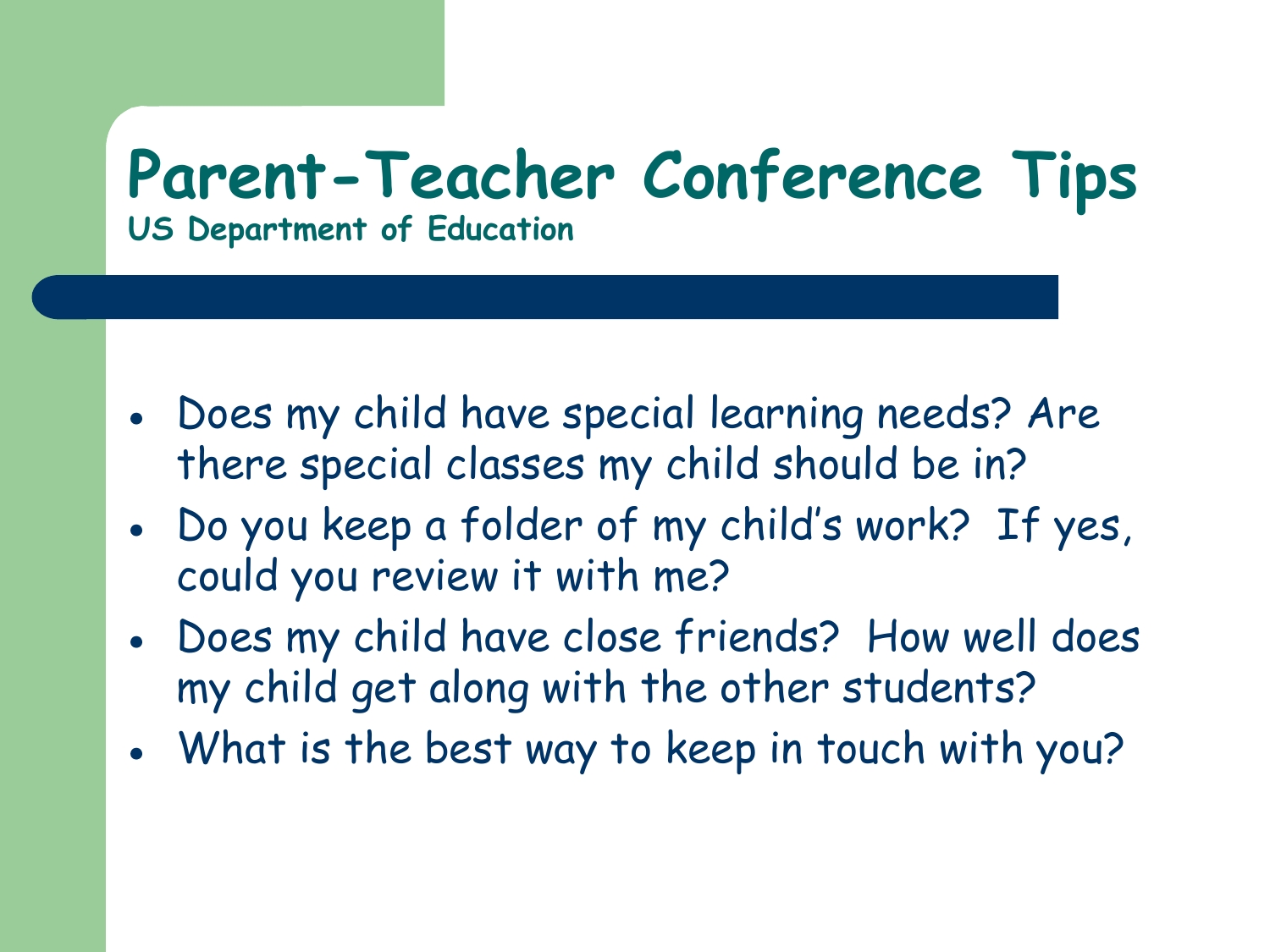#### **Parent-Teacher Conference Tips**

**US Department of Education Additional Questions for middle and high school students:**

- How can I help my child to work independently and make the best use of time?
- How can I help my child prepare for high school?
- What can you tell me about peer pressure and how I can help my child handle difficult situations ?